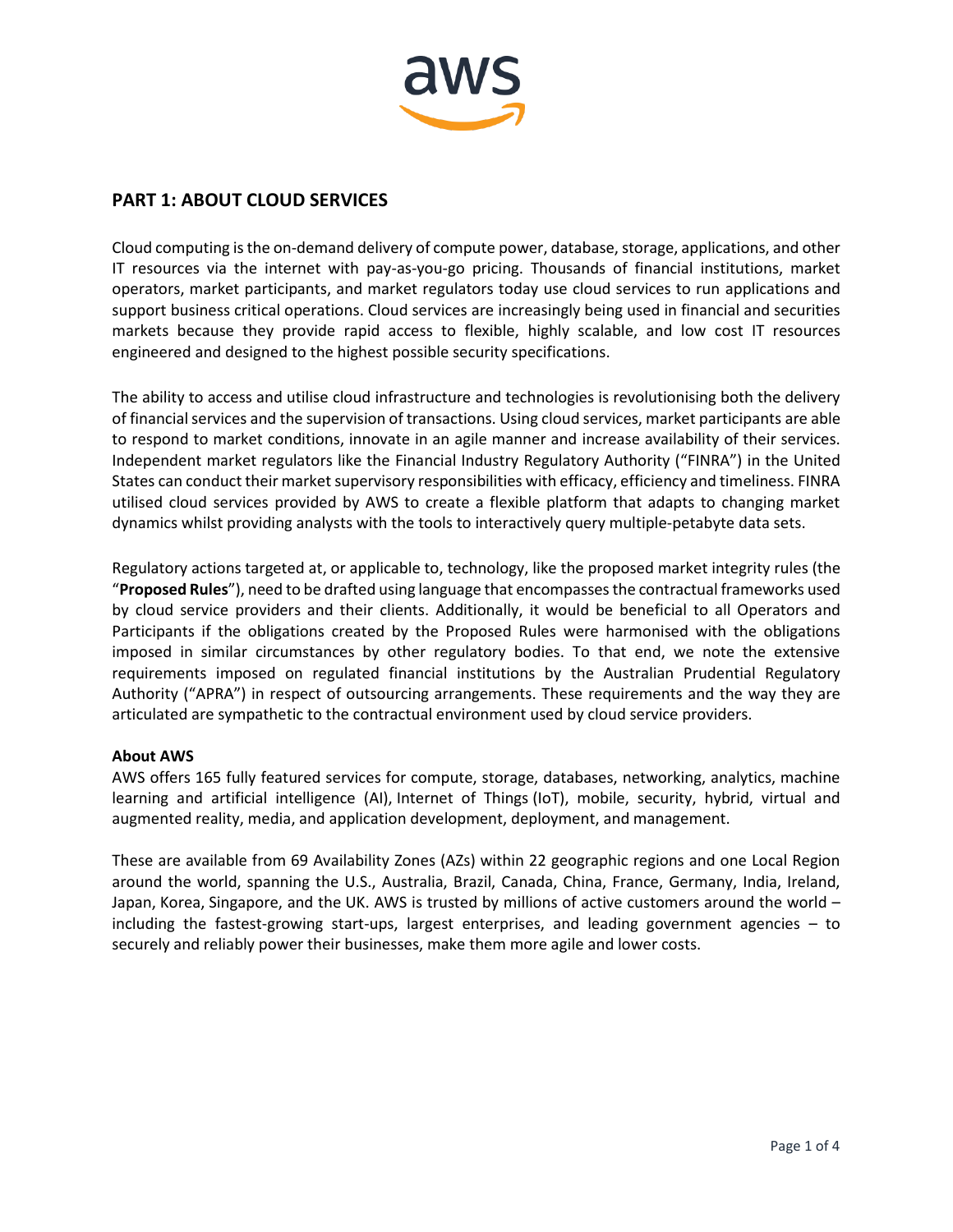

## **PART 2: SUMMARY POSITION**

 $\overline{\phantom{a}}$ 

The Proposed Rules will apply to market operators and market participants that outsource critical system functions to third party service providers ("**Service Provider**"), including cloud service providers.

As aforementioned, we believe the Proposed Rules reflect traditional outsourcing concepts that are inherently different to those that apply in relation to the acquisition of cloud computing services. For example, the Proposed Rules appear to assume that the Service Provider: (1) offers a one-to-one, rather than a one-to-many, outsourcing service model; and (2) provides services according to a customer's mandate, as opposed to the customer using services themselves in a self-service environment.

As a result, the Proposed Rules would impose contractual obligations on cloud service providers that they will be unable to fulfil. This will directly restrict the ability of market operators and market participants to adopt, and benefit from the adoption of, cloud services. We do not believe this is ASIC's intent. We have included recommendations below for ASIC's review to address these concerns which are informed by the Australian Prudential Regulation Authority's ("**APRA**") Prudential Standard CPS 231 on Outsourcing<sup>1</sup> ("**CPS 231**).

# **PART 3: AWS'S DETAILED COMMENTS ON THE PROPOSED RULES – OUTSOURCING OF CRITICAL SYSTEMS**

## **3.1 Chapter 8A, Part 8A.3.3, Paragraph (1)(b)(ii) & Chapter 8B, Part 8B.2.3, Paragraph 1(b)(ii)**

*Proposed Rules:* These Proposed Rules state that an Outsourcing Arrangement contract requires a Service Provider to first obtain the Operator's or Participant's approval prior to: (1) entering into an arrangement with a material subcontractor; and (2) making any material change to the services covered by the Outsourcing Arrangement.

*Concern:* These Proposed Rules assume that the Service Provider offers a one-to-one, rather than one-tomany, outsourcing service model. Cloud service providers generally offer the same services to all of their customers and therefore are unable to operationalise the requirement to first obtain a customer's approval prior to changing a service, or selecting a material subcontractor. Consequently, mandating cloud service providers to first obtain an Operator's or Participant's prior approval is not appropriate and would directly impact the ability of that cloud service provider to adequately serve their customers across the globe.

*Recommendation:* We recommend amendments to these Proposed Rules to reflect the language of CPS 231 paragraphs 28 and 29. These paragraphs require an outsourcing arrangement contract to address certain matters but are not prescriptive on how the contract should address them.

<sup>1</sup> <https://www.apra.gov.au/sites/default/files/Prudential-Standard-CPS-231-Outsourcing-%28July-2017%29.pdf>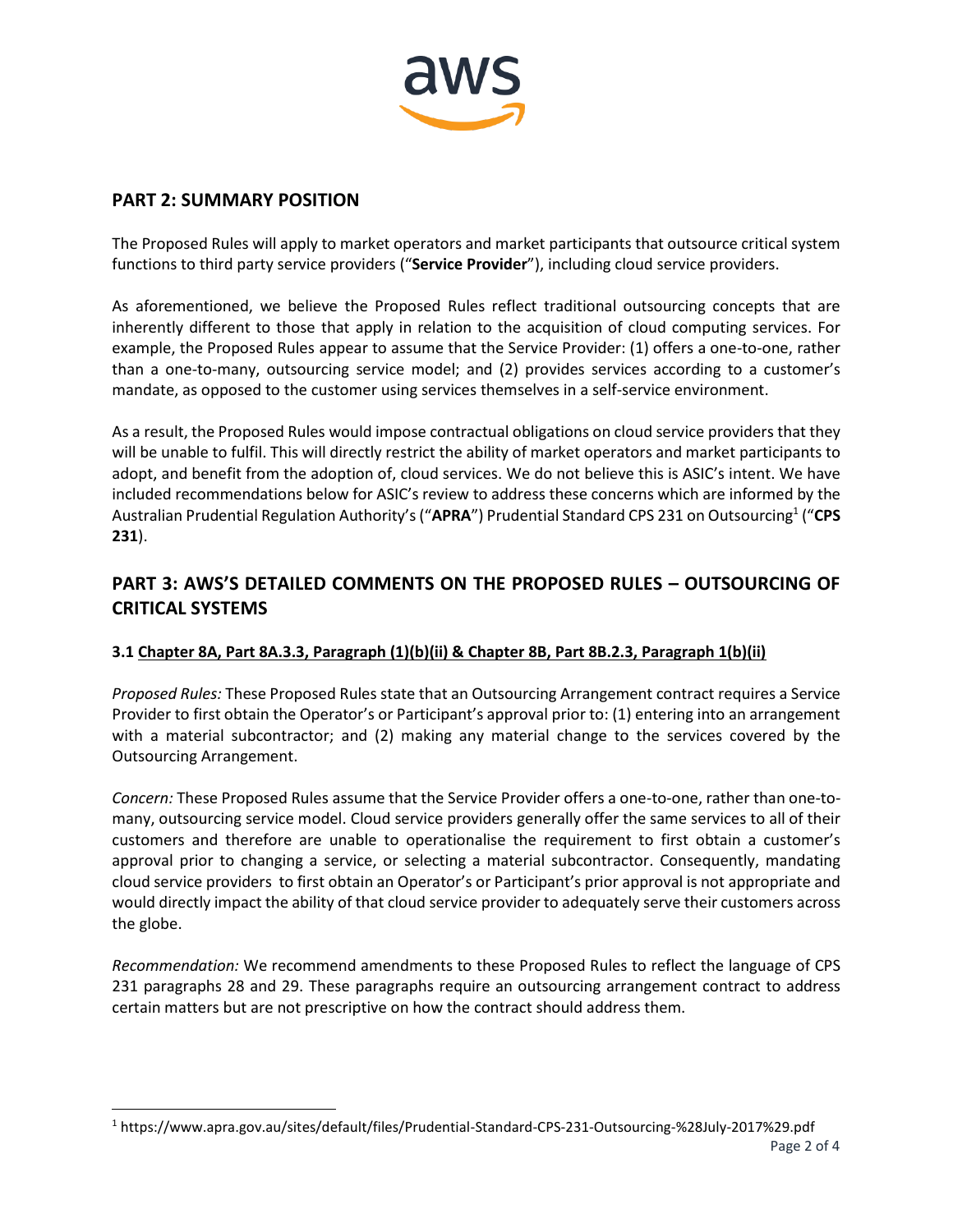

### **3.2 Chapter 8A, Part 8A.3.3, Paragraph(1)(b)(iv) & Chapter 8B, Part 8B.2.3, Paragraph (1)(b)(iv)**

*Proposed Rules:* These Proposed Rules state that an Outsourcing Arrangement contract must provide for the orderly transfer of services to the Operator or Participant (or another Service Provider) in the event of a termination of the Outsourcing Arrangement contract.

*Concern:* These Proposed Rules assume that the Service Provider offers services according to a customer's mandate, as opposed to the customer using services themselves in a self-service environment. Cloud services are generally available to customers on a self-service basis without direct assistance from the cloud service provider (including termination assistance services). For example, customers do not need a cloud service provider's assistance to retrieve their content and migrate off the cloud service.

*Recommendation:* We recommend amendments to these Proposed Rules to reflect the language of CPS 231 paragraphs 28 and 29. These paragraphs require that an outsourcing arrangement contract address certain matters but are not prescriptive on how the contract should address them.

#### **3.3 Chapter 8A, Part 8A.3.3, Paragraph(1)(e) & Chapter 8B, Part 8B.2.3, Paragraph (1)(e)**

*Proposed Rules:* These Proposed Rules state that an Operator or Participant have in place adequate arrangements with their Service Provider to ensure the resilience, reliability, integrity and security of Critical Systems, to maintain the confidentiality, integrity, security, and availability of access to data stored in those Critical Systems.

*Concern:* Cloud service providers deliver to Operators and Participants the technology infrastructure required to build and deploy technology systems, and to store and process content. The systems built and operated by Operators and Participants on the infrastructure of a cloud service provider remain at all times the responsibility of the Operator or Participant. The Outsourcing Arrangement contract defines responsibilities as between Operators and Participants and their cloud service provider. Unlike traditional outsourcing arrangements, security and compliance responsibilities are shared in cloud services contracts. The responsibilities of an Operator or Participant will depend on the nature of the cloud service and the extent to which the Operator or Participant must perform configuration work or management tasks.

*Recommendation:* We recommend amendments to the Proposed Rules to reflect the circumstances of cloud Outsourcing Arrangements which involve a sharing of responsibility for the delivery of Critical Systems. This can be achieved by adopting the approach of APRA in CPS 231 that requires outsourcing contracts to address, at a minimum, a range of matters pertinent to the maintenance and operation of Critical Systems. Operators and Participants should also have the means to verify the ability of their cloud Service Providers to fulfil their contractual obligations. To achieve this outcome, we further recommend that ASIC require Operators and Participants to seek access to cloud Service Providers Systems and Organisation Controls ("**SOC**") 1 and 2 audit reports to gain assurance of their security and privacy practices.